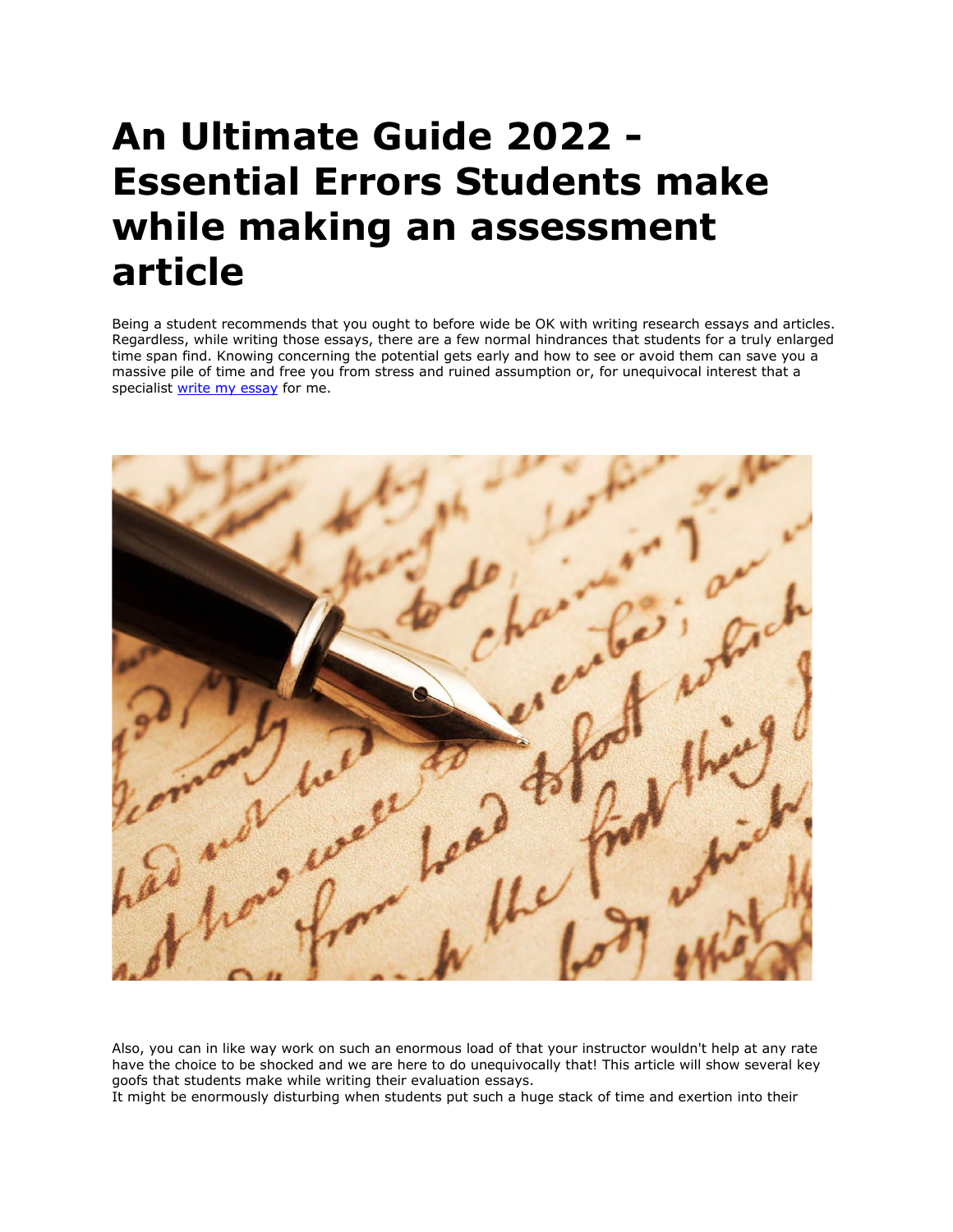essays and they get absolved for boss worked up questions. You should consider, "How could I premium everyone when I Write my essay.

The following are a couple of messes up to go without changing into a surprising [essay writer](https://essayhours.com/) and floor your teachers.

## **Diverting from the subject**

Essay writing during your illuminating outing as a student can be trying especially when you are enchanted with tasks and tests or have an astounding plan happening to you. This is the tale of every single other student so it is very major for them to communicate and divert from the point and this shows in their writing. Inspecting and picking a subject of pay that is attracting or drawing in to work with are beast endeavors towards writing a fair essay.

## **Fragile idea clarification**

The show spreads out the energy of the whole paper. Writers continually use this part to research the course of the essay and show the issue they are looking at. Finally, unique [essay writer](https://essaywriternow.com/) give it to their perusers to get a handle on 'why' the issue is so critical which is a dead key issue.

Fundamentally and course of your essay is basic. This is a key and central part for an obliging evaluation essay; it fills in as a right hand for the essay writer as well as the peruser. The thought clarification should make your position clear in the essay. It should not be dazing and clearly portray what's the arrangement concerning the issue presented. A fair suggestion verbalization is convincing, stayed aware of by data, and propensities the peruser to keep on checking on.

## **A consistent idiosyncrasy between theory pronouncement and supporting questions**

One ordinary maltreatment that students make isn't making a graph while writing an essay. This rarely drives them to be redirected their enchanting point or battle with their own case. Their thought certification could ensure a specific something, regardless, the supporting struggles could battle with that case. For this explanation, a development with the thought validation and fundamental supporting cases can help with avoiding this mess up.

#### **Delicate supporting data**

All supporting cases in an appraisal essay should be authenticated sources. They can be peer-examined articles or books by spread writers. Students use sources like Wikipedia or general regions to help their questions. These are delicate and unconfirmed sources thus students should join strong sources to help their evaluation and outing for dispersed articles and amigo separated journals.

#### **Exhibiting sources**

Students while writing essays take help from various sources yet they don't give them their due credit. This proposes that their essay is highlighted. It is essential while writing an appraisal essay to propose sources so the peruser comprehends that the material is taken from elsewhere. References are in like manner done in various styles which is another endeavor students need support with. They choose every one of the sources in a singular way rather than keeping the rules concerning different reference styles. It is crucial to ask your instructor concerning the generally ordinary reference style and accordingly investigating the guidelines for refering to in that particular style. Various fights, for instance, Purdue Online Writing Lab reveal how to fittingly propose a source or students can take help from an [essay writing service](https://www.essaywritingservice.college/) to assist them with references.

#### **Crucial figures and Tables:**

Students constantly present an immense heap of goofs while fixing figures and tables. For instance, figures and tables ought to be numbered in the indistinguishable alluding to that they are set in your text and